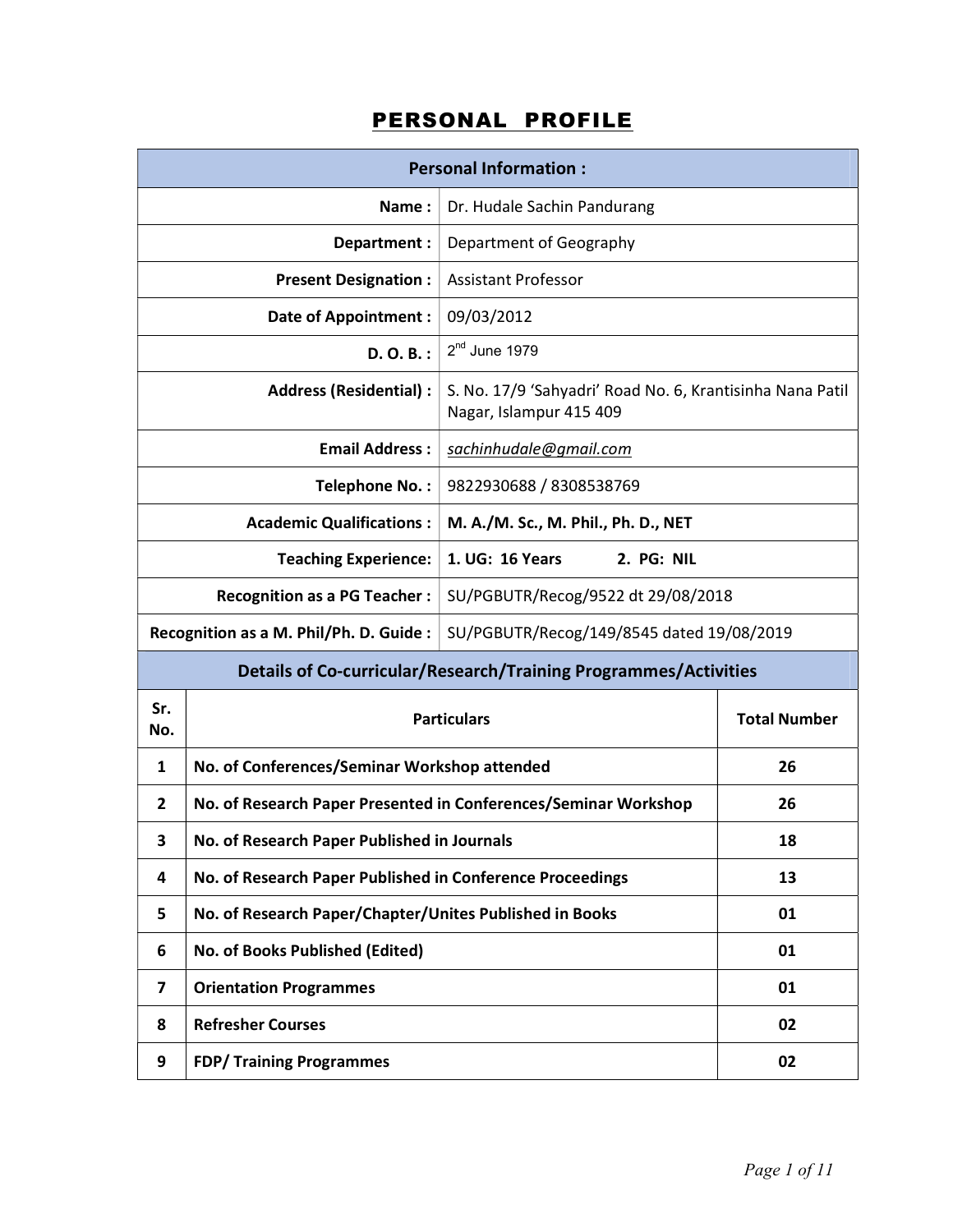|                         | <b>Details of Research Papers Published in Research Journals</b> |                                                                                                                                         |                                          |                             |                                     |                                    |  |
|-------------------------|------------------------------------------------------------------|-----------------------------------------------------------------------------------------------------------------------------------------|------------------------------------------|-----------------------------|-------------------------------------|------------------------------------|--|
| Sr.<br>No.              | Name of the<br>Journal                                           | Title of the paper                                                                                                                      | <b>Published</b><br><b>Date</b>          | <b>ISSN</b>                 | Impact<br><b>Factor</b><br>(If any) | If UGC Ref.<br>Journal give<br>No. |  |
| 1                       | Goa<br>Geographer                                                | Analysis of Socio-<br><b>Economic Status of</b><br><b>Tourists in Panhala</b><br>Tahsil of Kolhapur<br><b>District</b><br>(Maharashtra) | Dec. 2007                                | <b>ISSN 0976</b><br>$-786X$ |                                     |                                    |  |
| 2                       | Goa<br>Geographer                                                | Spatio-Temporal<br>Pattern of Literacy<br>in Pune Division                                                                              | Dec. 2011                                | <b>ISSN 0976</b><br>$-786X$ |                                     |                                    |  |
| 3                       | Young<br>Researcher                                              | Disparities in<br>Imbalance<br>Development of<br>Rural Hilly Area of<br>Kolhapur District<br>(MS)                                       | July-<br>August-<br>September<br>$-2012$ | <b>ISSN 2277</b><br>$-7911$ |                                     |                                    |  |
| 4                       | <b>Counter View</b>                                              | A Geographical<br>Review of Sex Ratio<br>of Maharashtra                                                                                 | Dec. 2012                                | <b>ISSN 2277-</b><br>775X   |                                     |                                    |  |
| 5                       | Hill<br>Geographer                                               | Satisfaction Level of<br><b>Tourists Visiting</b><br><b>Religious Tourist</b><br>Centres in<br>Hatkanangale Tahsil                      | July-Dec.<br>2012                        | <b>ISSN 0970-</b><br>5023   |                                     |                                    |  |
| 6                       | Golden<br>Research<br>Thought                                    | <b>Tourism Planning</b><br>and Rural<br>Development: A<br><b>Study of Village</b><br>Pohale                                             | April 2013                               | <b>ISSN 2231</b><br>5063    | 0.1870                              |                                    |  |
| $\overline{\mathbf{z}}$ | Indian<br><b>Streams</b><br>Research<br>Journal                  | An Economic<br>Analysis of Rural<br><b>Public Health</b><br>Services in Kolhapur<br>District                                            | October<br>2013                          | <b>ISSN 2230</b><br>7850    | 0.2105                              |                                    |  |
| 8                       | क्रांतीअग्रणी पर्व                                               | राजर्षी शाहू छत्रपती:<br>सामाजिक न्यायाचा<br>आधारस्तंभ                                                                                  | October,<br>2013                         | <b>ISSN 2230</b><br>$-9895$ |                                     |                                    |  |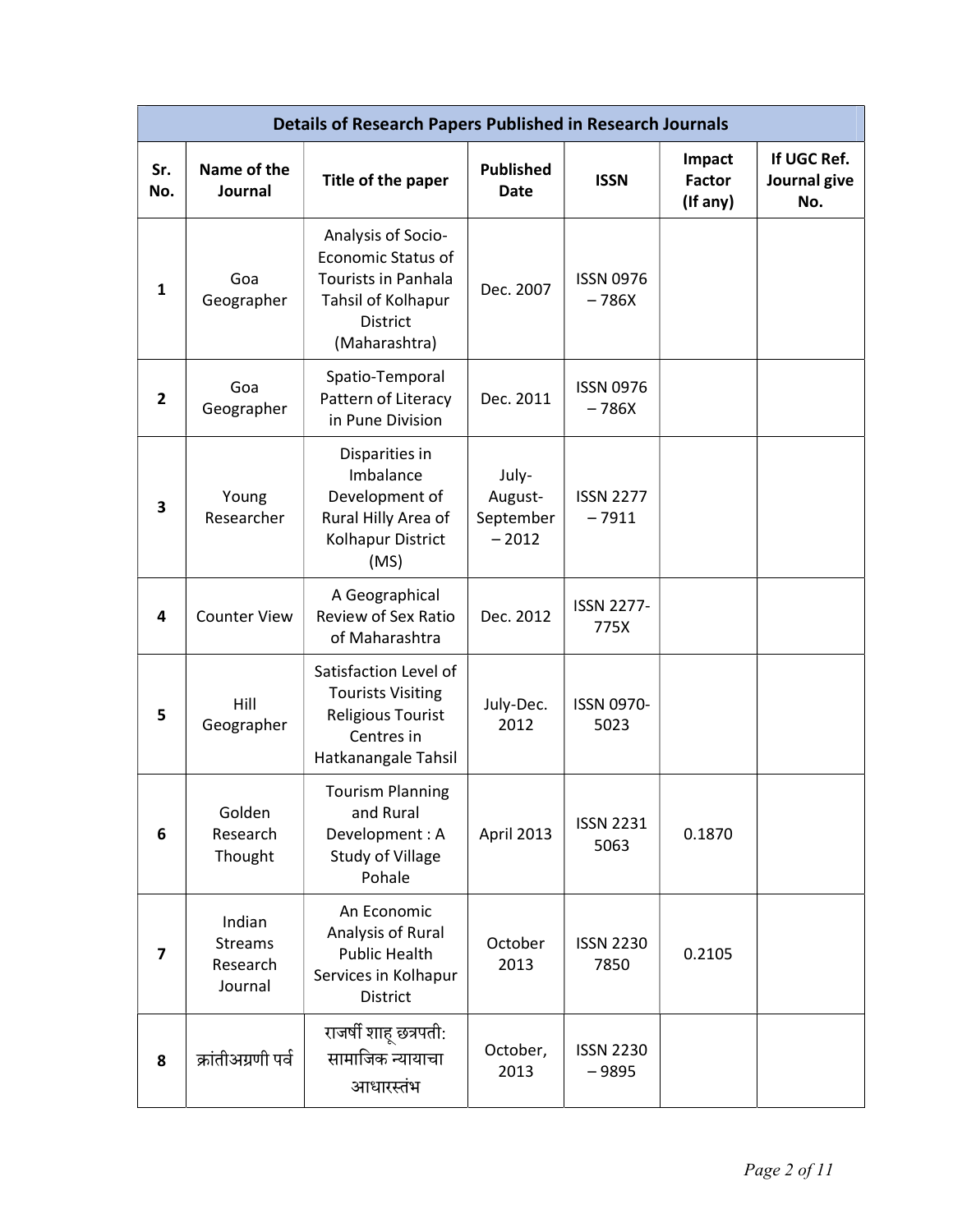| 9  | क्रांतीअग्रणी पर्व                                    | देव कणांचं नोबेल!!                                                                                                                 | February,<br>2014 | <b>ISSN 2230</b><br>$-9895$ |        |                                                                           |
|----|-------------------------------------------------------|------------------------------------------------------------------------------------------------------------------------------------|-------------------|-----------------------------|--------|---------------------------------------------------------------------------|
| 10 | Innovative<br>Thoughts                                | An Appraisal of<br>Environmental<br>Impact of Tourism<br>on Panhalgarh                                                             | April 2014        | ISSN 2321-<br>5453          |        |                                                                           |
| 11 | Maharashtra<br>Bhugolshastra<br>Sanshodhan<br>Patrika | Nutritional and<br><b>Health Status of</b><br>Ruralites in<br>Kolhapur District                                                    | July-Dec.<br>2014 | ISSN 0971-<br>6785          |        |                                                                           |
| 12 | Golden<br>Research<br>Thought                         | <b>Rural Public</b><br>Healthcare: A<br>Literature Review in<br>Healthcare<br>Geography                                            | Sept -2015        | <b>ISSN 2231</b><br>5063    | 3.4052 |                                                                           |
| 13 | Maharashtra<br>Bhugolshastra<br>Sanshodhan<br>Patrika | Growth of Public<br><b>Health Services and</b><br>Its Level of<br>Development in<br>Kolhapur District                              | December<br>2015  | ISSN 0971-<br>6785          | 2.561  |                                                                           |
| 14 | <b>Critical Space</b>                                 | <b>Rural and Agro</b><br>Tourism: A Case<br>Study of Parashar<br>Agro Tourism                                                      | December,<br>2017 | ISSN:<br>2319-3689          |        | <b>UGC</b><br>Approved<br>Journal Sr.<br>NO. 126,<br>Journal No.<br>44813 |
| 15 | Research<br>Direction                                 | Social Status and<br>Living Standard of<br>Working Women in<br>Rural Areas: A Case<br>Study of Walwa<br>Tahsil                     | May, 2018         | ISSN:<br>2321-5488          | 5.1723 | <b>UGC</b><br>Approved<br>Journal No.<br>45489                            |
| 16 | Review of<br>Research                                 | Challenges and<br>Prospects of Rural<br><b>Public Health</b><br><b>Services</b>                                                    | April, 2018       | ISSN:<br>2249-<br>984X,     | 5.2331 | <b>UGC</b><br>Approved<br>Journal No.<br>48514                            |
| 17 | Aayushi                                               | Social Status of<br><b>Working Women</b><br>and their Standard<br>of Living in Rural<br>Areas: A Case Study<br>of Shahuwadi Tahsil | December,<br>2018 | ISSN:<br>2349-638X          | 4.574  | <b>UGC</b><br>Approved<br>Journal                                         |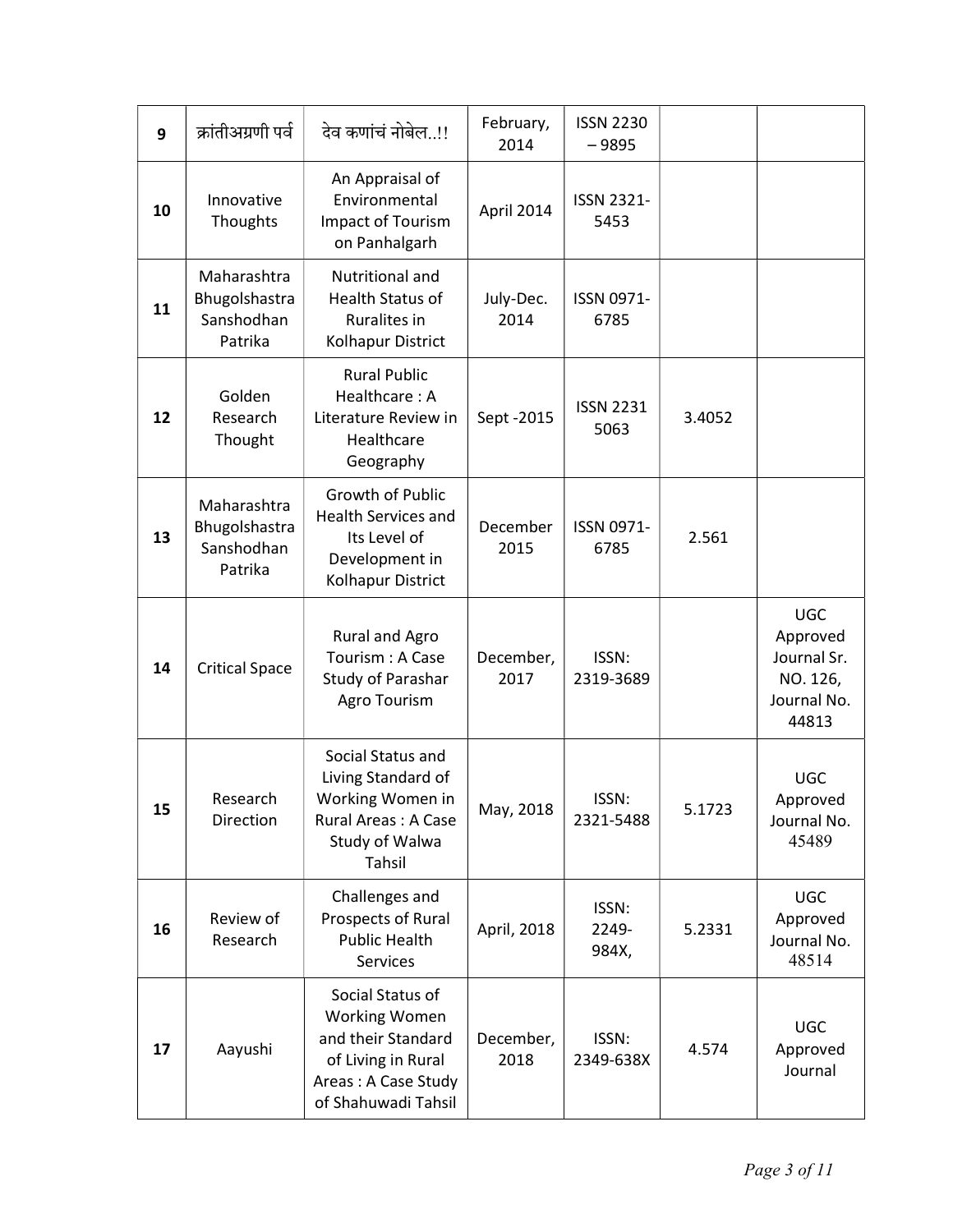| 18             | Research<br>Journey                                                                            | <b>Agricultural Region</b><br>in Drought Prone<br>Region: A Case<br>Study of Jat Tahsil of<br>Sangli District | Feb., 2019 | ISSN:<br>2348-7143                                                                                             | 6.261                                                    | <b>UGC</b><br>Approved<br>Journal No.<br>40705 |
|----------------|------------------------------------------------------------------------------------------------|---------------------------------------------------------------------------------------------------------------|------------|----------------------------------------------------------------------------------------------------------------|----------------------------------------------------------|------------------------------------------------|
|                |                                                                                                | <b>Details of Research Papers Published in Conference Proceedings</b>                                         |            |                                                                                                                |                                                          |                                                |
| Sr.<br>No.     | Name Of Seminar /<br>Conference                                                                | Title of the paper                                                                                            |            | Organizer                                                                                                      | <b>Published</b><br><b>Date</b>                          | <b>ISSN/ISBN</b>                               |
| $\mathbf{1}$   | <b>Research Methodology</b><br>in Geography                                                    | The Study of<br><b>Religious Tourist</b><br>Places of<br>Hatkanangale<br>Tahsil                               |            | Arts, Science<br>and Commerce<br>College,<br>Ramanandnaga<br>r (Burli), Tal.<br>Palus, Dist.<br>Sangli,        | November<br>$-2008$                                      |                                                |
| $\overline{2}$ | Indian Agriculture on<br>the Eve of Second<br><b>Green Revolution:</b><br>Problems & Prospects | Nanotechnology: A<br>Catalyst of Second<br><b>Green Revolution</b>                                            |            | Mohanrao<br>Patangrao Patil<br>College,<br>Boragon, Tal.<br>Walwa, Dist.<br>Sangli                             | 24 <sup>th</sup> & 25 <sup>th</sup><br>January<br>2014   | <b>ISBN 978-</b><br>93-5137-<br>$970 - 6$      |
| 3              | Indian Agriculture on<br>the Eve of Second<br><b>Green Revolution:</b><br>Problems & Prospects | Scenario of Jaggery<br>Industry in<br>Kolhapur District                                                       |            | Mohanrao<br>Patangrao Patil<br>College,<br>Boragon, Tal.<br>Walwa, Dist.<br>Sangli                             | 24 <sup>th</sup> & 25 <sup>th</sup><br>January<br>2014   | <b>ISBN 978-</b><br>93-5137-<br>970-6          |
| 4              | Changing Phases in<br>Women Empowerment                                                        | Awareness of<br>Government<br>Policies of Women<br>Empowerment in<br>Rural Women of<br>Walwa Taluka           |            | Shri Vijaysinha<br>Yadav Arts &<br>Science College,<br>Peth Vadgaon,<br>Tal.<br>Hatknangale,<br>Dist. Kolhapur | $13th$ and<br>14 <sup>th</sup><br>October,<br>2014       | <b>ISBN 978-</b><br>93-82028-<br>$26 - 0$      |
| 5              | <b>Natural Calamities and</b><br>Its Management in<br>India                                    | Socio-Cultural<br>Impact of Tourism<br>on Panhalgarh                                                          |            | Matoshri<br>Bayabai<br>Shripatrao<br>Kadam Kanya<br>Mahavidyalaya,<br>Kadegaon, Dist.<br>Sangli                | $5^{\text{th}}$ and $7^{\text{th}}$<br>December,<br>2014 | <b>ISBN 978-</b><br>93-5196-<br>491-9          |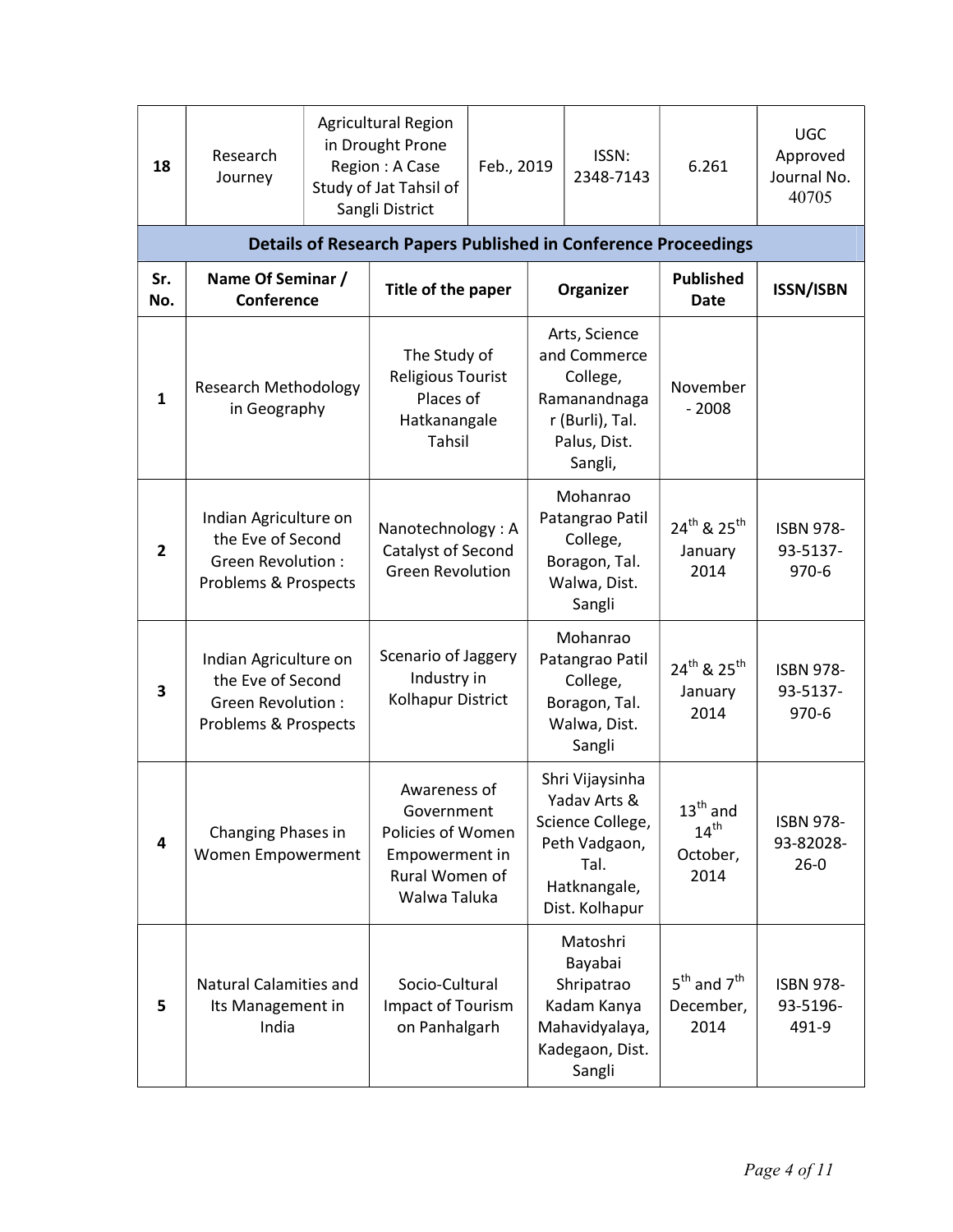| 6              | <b>Promotion of Ethics</b><br>and Human Values                            | <b>Ethics in Geography</b><br>: A Moral<br>Geography<br>Approach                                                    | Yashwantrao<br>Chavan Arts &<br>Commerce<br>College,<br>Islampur, Tal.<br>Walwa, Dist.<br>Sangli                   | 14 <sup>th</sup><br>March,<br>2015                     | <b>ISBN 978-</b><br>93-81549-<br>78-0 |
|----------------|---------------------------------------------------------------------------|---------------------------------------------------------------------------------------------------------------------|--------------------------------------------------------------------------------------------------------------------|--------------------------------------------------------|---------------------------------------|
| $\overline{7}$ | <b>Resource Management</b><br>and Sustainable<br>Development in India     | Human Resource<br>Management in<br>Primary Health<br>Centres: A Case<br>Study of Kolhapur<br><b>District</b>        | Shri. Vijaysinha<br>Yadav Arts and<br>Science College,<br>Peth Vadgaon,<br>Tal.<br>Hatkanangale,<br>Dist. Kolhapur | $18th$ and<br>19 <sup>th</sup><br>December,<br>2015    | ISBN: 978-<br>93-84309-<br>$02 - 2$   |
| 8              | Human Right<br><b>Education and Indian</b><br>Scenario                    | <b>Ethics in Geography</b><br>and Geography in<br><b>Ethics</b>                                                     | Shri. Vijaysinha<br>Yadav Arts and<br>Science College,<br>Peth Vadgaon,<br>Tal.<br>Hatkanangale,<br>Dist. Kolhapur | $26^{th}$ and<br>27 <sup>th</sup><br>February,<br>2016 | ISBN: 978-<br>81-927211-<br>$9 - 1$   |
| 9              | Geo-Social Perspective<br>of Natural Resources in<br>India                | An Appraisal on<br>Primary Health<br>Services: A Case<br>Study of<br><b>Bambavade PHC</b>                           | Krantisinh Nana<br>Patil College,<br>Walwa, Tal.<br>Walwa, Dist.<br>Sangli                                         | $28th$ and<br>29 <sup>th</sup> July,<br>2016           | ISBN: 978-<br>81-930943-<br>$1 - 0$   |
| 10             | <b>Environmental Issues</b><br>of Agriculture<br>Development in India     | An Analytical Study<br>of Agricultural<br>Transformation in<br>Kolhapur District                                    | Arts and<br>Commerce<br>College, Ashta,<br>Tal. Walwa,<br>Dist. Sangli                                             | $11^{\text{th}}$ and<br>$12^{th}$<br>August,<br>2016   | ISBN: 978-<br>81930943-0-<br>3        |
| 11             | <b>Advanced Agriculture</b><br><b>Techniques and Rural</b><br>Development | Geographical<br>Analysis of Shivtirth<br>Dairy and Agro<br>Producer Company<br>Ltd., Yede Nipani,<br>Sangli Distrct | Yashwantrao<br>Chavan Warana<br>Mahavidyalaya,<br>Warananager,<br>Dist. Kolhapur                                   | $24^{\text{th}}$<br>August,<br>2016                    | ISBN: 978-<br>81-933230-<br>$2 - 1$   |
| 12             | Soil Management and<br>Sustainable Agriculture<br>Development             | Geographical<br>Analysis of Rural<br><b>Public Health</b><br>Services in<br>Kolhapur District                       | Hon. Shri.<br>Annasaheb<br>Dange ACS<br>College,<br>Hatkanangale,<br>Dist. Kolhapur                                | $7th$ and $8th$<br>October,<br>2016                    | ISBN: 978-<br>81-927211-<br>$1 - 7$   |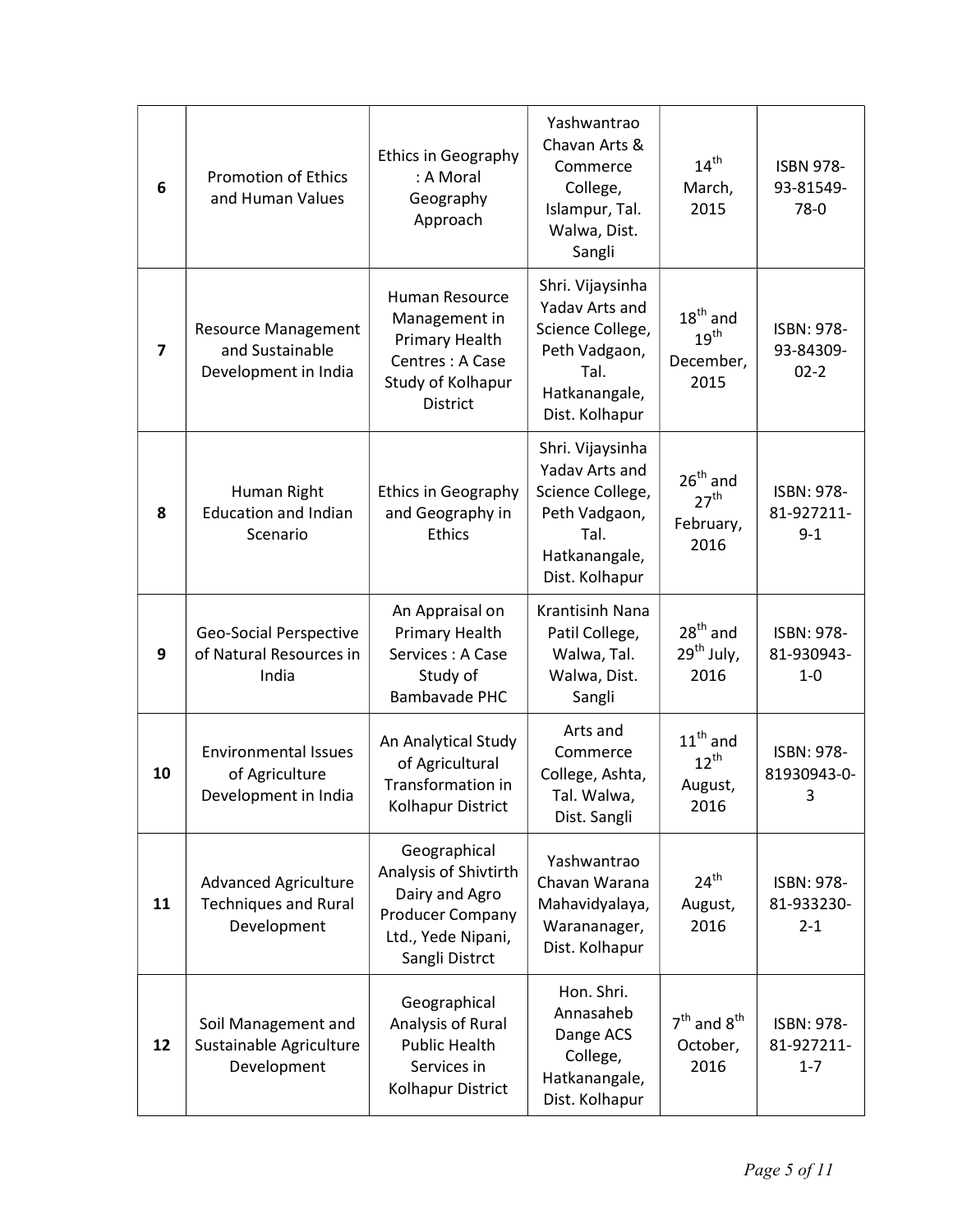| 13             | Bharatratna Dr.<br><b>Babasaheb Ambedkar:</b><br>An Architect of<br>Modern India                                                                                                                                                           |                                                                                                                                                                                                                                       | Dr. Babasaheb<br>Ambedkar: An<br>Architect of<br>Modern India                                                                                                                                                                                    | Smt.<br>Meenalben<br>Mehta College,<br>Panchgani, Tal.<br>Mahabaleshwar<br>Dist. Satara |                    | 28 <sup>th</sup><br>January,<br>2017 | ISBN: 978-<br>81-926341-<br>$5-9$ |
|----------------|--------------------------------------------------------------------------------------------------------------------------------------------------------------------------------------------------------------------------------------------|---------------------------------------------------------------------------------------------------------------------------------------------------------------------------------------------------------------------------------------|--------------------------------------------------------------------------------------------------------------------------------------------------------------------------------------------------------------------------------------------------|-----------------------------------------------------------------------------------------|--------------------|--------------------------------------|-----------------------------------|
|                |                                                                                                                                                                                                                                            |                                                                                                                                                                                                                                       | Details of Books published or Research Papers/Chapters/Units Published in edited books                                                                                                                                                           |                                                                                         |                    |                                      |                                   |
| Sr.<br>No.     | <b>Name of the Book</b>                                                                                                                                                                                                                    |                                                                                                                                                                                                                                       | Title of the<br>Paper/Unit/<br>Chapter                                                                                                                                                                                                           | <b>Editor</b>                                                                           |                    | <b>Published</b><br>Date             | <b>ISBN</b>                       |
| 1              | <b>Rural Public Health</b><br>Services in India                                                                                                                                                                                            |                                                                                                                                                                                                                                       | An Appraisal on<br>Changes in Child<br>Mortality and<br>Infant Mortality<br>in the Kolhapur<br><b>District</b>                                                                                                                                   | Shabda<br>Prakashan,<br>Satara                                                          |                    | August<br>2015                       | <b>ISBN 81-</b><br>89079-03-4     |
|                |                                                                                                                                                                                                                                            |                                                                                                                                                                                                                                       | Details of Editor/ Co-author of the Book                                                                                                                                                                                                         |                                                                                         |                    |                                      |                                   |
| 1              |                                                                                                                                                                                                                                            |                                                                                                                                                                                                                                       | Editor of the Proceeding UGC Sponsored National Seminar on "Promotion of Ethics and<br>Human Values" Published in March 2015                                                                                                                     |                                                                                         |                    |                                      |                                   |
|                |                                                                                                                                                                                                                                            |                                                                                                                                                                                                                                       | Details of the ongoing/completed Research Project :                                                                                                                                                                                              |                                                                                         |                    |                                      |                                   |
| Sr.<br>No.     | <b>Type</b><br>(Minor/Major)                                                                                                                                                                                                               |                                                                                                                                                                                                                                       | <b>Title</b>                                                                                                                                                                                                                                     | <b>Agency</b>                                                                           | <b>Period</b>      | Grant<br><b>Mobilized</b>            | Completed/<br>ongoing             |
| 1              | <b>Minor</b>                                                                                                                                                                                                                               |                                                                                                                                                                                                                                       | A Comparative Study of<br><b>Rural Public Health</b><br>Services in Hilly and Low<br>land Area of Kolhapur<br>District                                                                                                                           | <b>UGC</b>                                                                              | 2017<br>to<br>2019 | Rs.<br>2,90,000                      | Ongoing                           |
|                | Details of Resource Person/Chair Person in Conference/Workshop/ Guest lectures                                                                                                                                                             |                                                                                                                                                                                                                                       |                                                                                                                                                                                                                                                  |                                                                                         |                    |                                      |                                   |
|                | Chairperson                                                                                                                                                                                                                                |                                                                                                                                                                                                                                       |                                                                                                                                                                                                                                                  |                                                                                         |                    |                                      |                                   |
| $\mathbf{1}$   |                                                                                                                                                                                                                                            |                                                                                                                                                                                                                                       | Chairperson in UGC Sponsored National Conference on "Resource Management and<br>Agricultural Development in India" organised by Jaysingpur College, Jaysingpur, Dist.<br>Kolhapur on dated 29 <sup>th</sup> and 30 <sup>th</sup> September, 2014 |                                                                                         |                    |                                      |                                   |
| $\overline{2}$ |                                                                                                                                                                                                                                            | Chairperson in UGC Sponsored National Seminar on "Geo-Social Perspective of Natural<br>Resources in India" organised by Krantisinh Nana Patil College, Walwa, Tal. Walwa, Dist.<br>Sangli on dated $28^{th}$ and $29^{th}$ July, 2016 |                                                                                                                                                                                                                                                  |                                                                                         |                    |                                      |                                   |
| 3              | Chairperson in UGC Sponsored National Conference on "Environmental Issues of<br>Agriculture Development in India" organised by Arts and Commerce College, Ashta, Tal.<br>Walwa, Dist. Sangli on dated $11^{th}$ and $12^{th}$ August, 2016 |                                                                                                                                                                                                                                       |                                                                                                                                                                                                                                                  |                                                                                         |                    |                                      |                                   |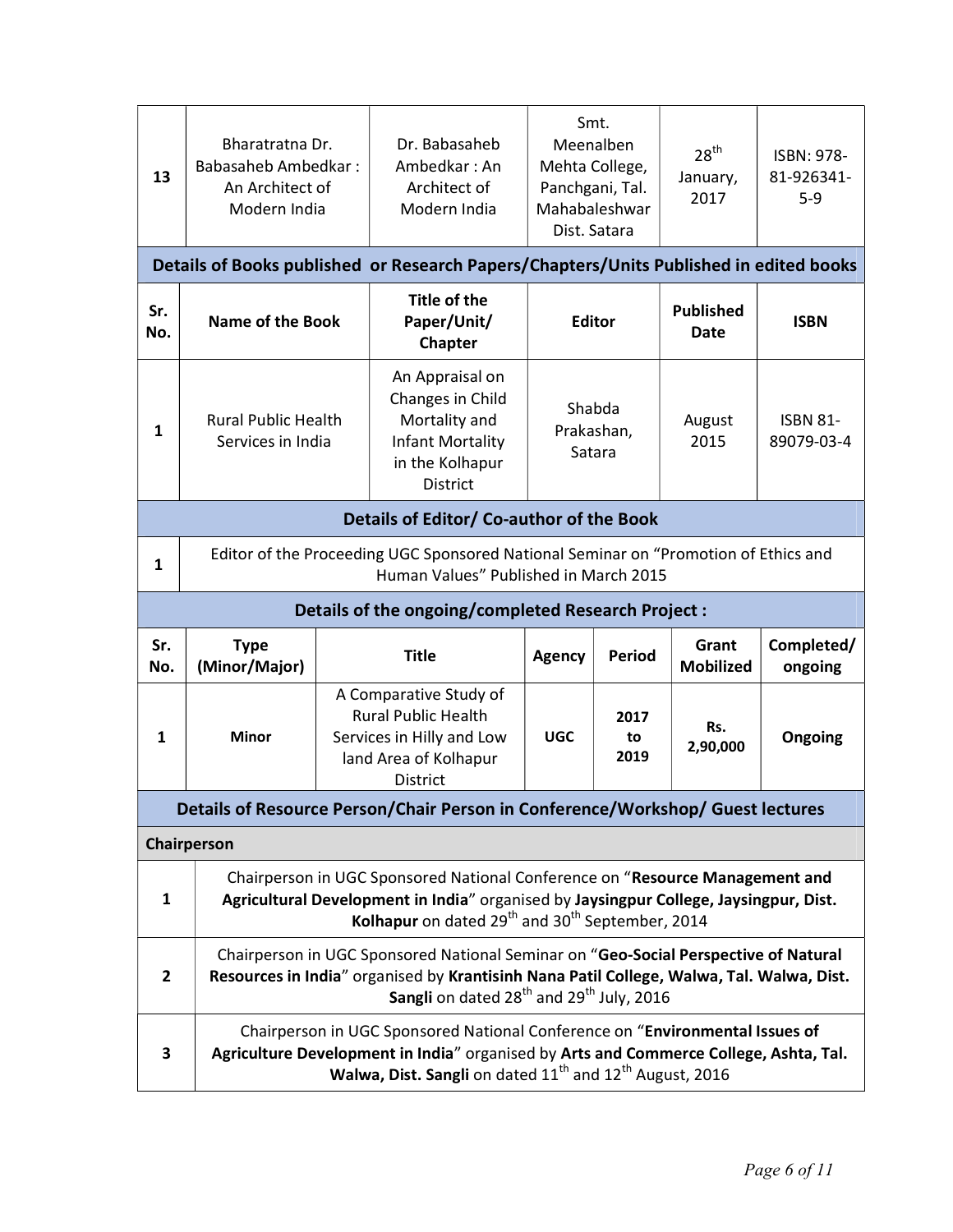| 4              | Chairperson in ICSSR Sponsored Two Day National Conference on "Soil Management and<br>Sustainable Agriculture Development" organised by Hon. Shri. Annasaheb Dange ACS<br>College, Hatkanangale, Dist. Kolhapur on dated 7 <sup>th</sup> and 8 <sup>th</sup> October, 2016               |
|----------------|------------------------------------------------------------------------------------------------------------------------------------------------------------------------------------------------------------------------------------------------------------------------------------------|
| 5              | Chairperson in UGC Sponsored One Day Multi-Disciplinary National Conference on<br>"Bharatratna Dr. Babasaheb Ambedkar: An Architect of Modern India" organised by<br>Smt. Meenalben Mehta College, Panchgani, Tal. Mahabaleshwar Dist. Satara on<br>dated 28 <sup>th</sup> January, 2017 |
| 6              | Chairperson in One Day National Conference on "Recent Trends and Philosophies in<br>Tourism: The Potential in Indian Continent" organised by Jaysingpur College, Jaysingpur,<br>Tal. Shirol, Dist. Kolhapur on dated 19 <sup>th</sup> January, 2019                                      |
|                | <b>Resource Person</b>                                                                                                                                                                                                                                                                   |
| $\mathbf{1}$   | Resource Person in One Day Workshop under Lead College Scheme on "Bio-diversity in<br>Western Ghat: Conservation and Protection" organised by Smt. Meenalben Mehta<br>College, Panchgani, Tal. Mahabaleshwar Dist. Satara on dated 9 <sup>th</sup> December, 2017                        |
| $\overline{2}$ | Resource Person in One Day Workshop on "Project Report Writing" organised by Krishna<br>Mahavidyalaya, Rethare Bk., Tal. Karad Dist. Satara on dated 6 <sup>th</sup> January, 2018                                                                                                       |
| 3              | Resource Person in One Day Workshop on "Development of E-Content in Geography"<br>organised by Mahavir Mahavidyalaya, Kolhapur, on dated 23 <sup>th</sup> August, 2018                                                                                                                   |
| 4              | Resource Person in Three Days Online Faculty Development Programme on "Challenges<br>of Education System during Pandemic Days" organinsed by APA College of Arts and<br><b>Culture, Palani (Tamilnadu)</b> on $6^{th} - 8^{th}$ June 2020                                                |
| 5              | Resource person for RUSA sponsored Skill based Course on GIS and Remote Sensing On<br>Aerial Photography organised by S. G. M. College, Karad on 22 <sup>nd</sup> February, 2020                                                                                                         |
|                | <b>Guest Lectures</b>                                                                                                                                                                                                                                                                    |
| 1              | On "How to Write an Environmental Project Report" at 'Baba Naik Mahavidyalaya,<br>Kokrud, Tal. Shirala, Dist. Sangli', on 13 <sup>th</sup> January 2012                                                                                                                                  |
| $\overline{2}$ | On "Population Growth and Its Effect" at 'New English School, Save, Tal. Shahuwadi, Dist.<br>Kolhapur, on the occasion of "World Population Day" on 11 <sup>th</sup> July 2013                                                                                                           |
| 3              | On "Black Holes - Akashatil Brhmarakshas" at "Mohanrao Patangrao Patil<br>Mahavidyalaya, Borgaon, on the occasion of "Ozone Day" on 16 <sup>th</sup> September, 2017                                                                                                                     |
| 4              | On "Job Opportunity in Geography" at "KRP Kanya Mahavidyalaya, Islampur, on the<br>occasion of "Geography Day" on 18 <sup>th</sup> January, 2019                                                                                                                                         |
| 5              | On "Ozone Day" at "Krantiagrani G. D. Bapu Lad Mahavidyalaya, Kundal, on the<br>occasion of "Ozone Day" on 18 <sup>th</sup> September, 2019                                                                                                                                              |
| 6              | On "Geoinformatics" at Miraj Mahavidyalaya, Miraj on 2nd March 2020                                                                                                                                                                                                                      |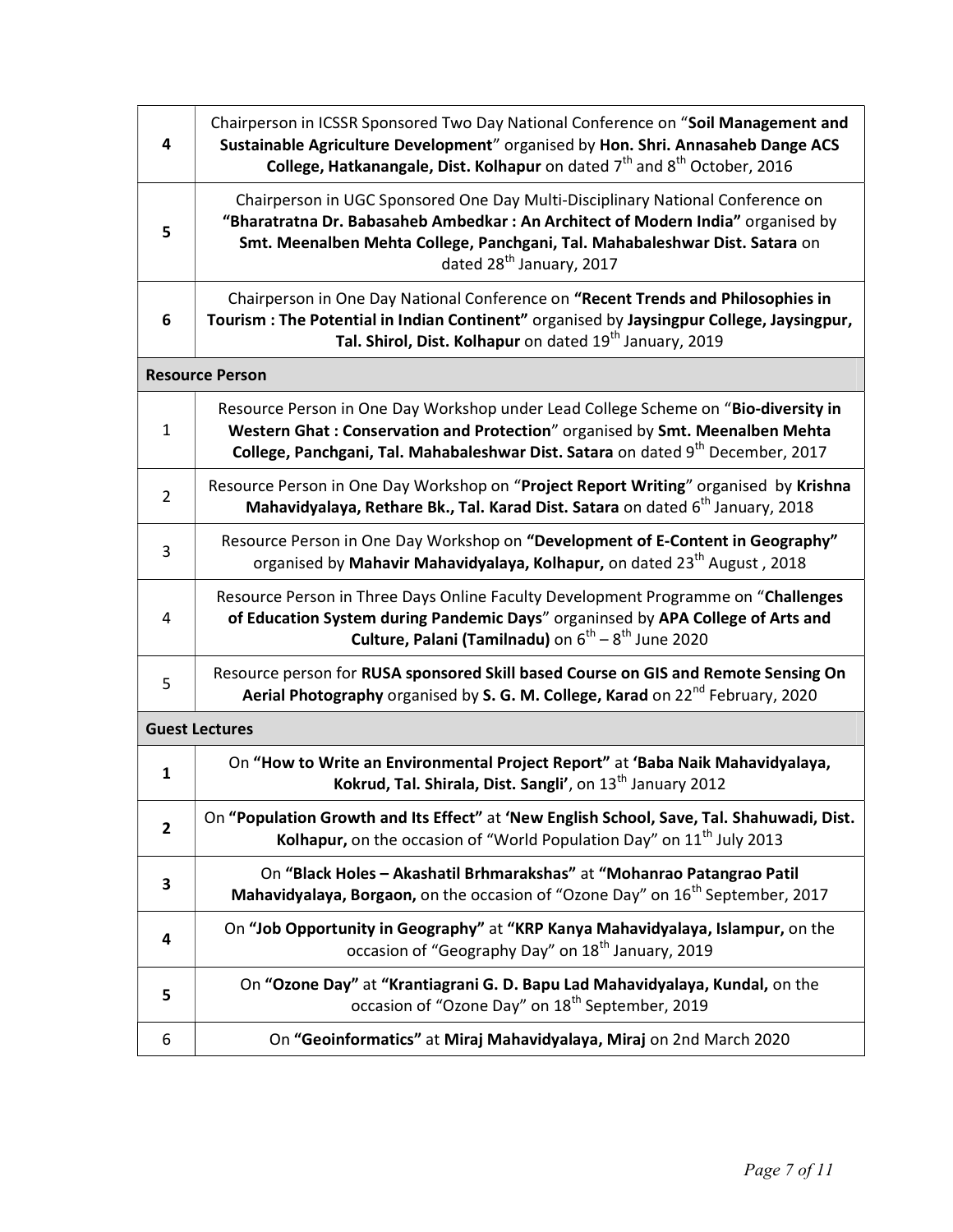|              | Details of Participation in Design of Curriculum / Study Material                                                                                                                                                                            |
|--------------|----------------------------------------------------------------------------------------------------------------------------------------------------------------------------------------------------------------------------------------------|
| $\mathbf{1}$ | Designing the Curriculum of UGC Sponsored "Foundation Course in Human<br>Rights Education"                                                                                                                                                   |
|              | Details of Participation in Extra Curricular / Co-Curricular Activities                                                                                                                                                                      |
| 1            | Attended the "One Day Workshop" on B. A. II draft syllabus held on 6 <sup>th</sup> April, 2006<br>and organised by Arts, Commerce and Science College, Palus and<br>Shivaji University, Kolhapur                                             |
| $\mathbf{2}$ | Participated in the "One Day Workshop" on "Padavi Nantar Kay?" held on 14 <sup>th</sup><br>December 2006 and organised by Yashwantrao Chavan (KMC) College, Kolhapur.                                                                        |
| 3            | Attended the "One Day Workshop" on "Environmental Awareness" held on 22nd<br>December 2006 and organised by Yashwantrao Chavan (KMC) College, Kolhapur.                                                                                      |
| 4            | Participated in the "One Day Workshop" on "Application of Computer, Remote Sensing<br>and GIS in Geography" held on 19 <sup>th</sup> -21 <sup>st</sup> July, 2007 and<br>organised by Department of Geography, Shivaji University, Kolhapur  |
| 5            | Attended the "One Day Workshop" on "Census-2001 : Data Dissemination Workshop"<br>held on 28 <sup>th</sup> November, 2007 and organised by Shivaji University, Kolhapur in association<br>with Census Regional Office, Mumbai                |
| 6            | Attended the "One Day Workshop" on "GIS and GPS (Practical) In the subject of<br>Geography" held on 14 <sup>th</sup> January, 2008 and organised by Mahavir Mahavidyalaya,<br>Kolhapur                                                       |
| 7            | Participated in the "One Day Workshop" on "Importance of Geography in the<br>field of Environment and Tourism" held on 11 <sup>th</sup> December, 2008<br>and organised by Mahavir Mahavidyalaya, Kolhapur                                   |
| 8            | Attended the "One Day Workshop" on "Application of Remote Sensing and<br>GIS in Geography" held on 7 <sup>th</sup> March, 2009 and organised by<br>Department of Geography, Shivaji University, Kolhapur                                     |
| 9            | Attended the "One Day Workshop" on "Sanvad Lekhan" held on 30 <sup>th</sup> December, 2010<br>at Yashwantrao Chavan (KMC) College, Kolhapur                                                                                                  |
| 10           | Participated in the "One Day Seminar" on "Bio-Diversity Conservation" held on 24 <sup>th</sup><br>January, 2011 and organised by Rajarshi Shahu Arts and Commerce College, Rukadi                                                            |
| 11           | Attended "One Day Workshop" on "Revised Syllabus of B. A. III (Paper No. VIII & X)<br>Physical and Economic Geography of India" held at Shikshanmaharshi Bapuji Salunkhe<br>Mahavidyalaya, Karad Dist. Satara on 1 <sup>st</sup> August 2012 |
| 12           | Attended "One Day Workshop" on "Revised Syllabus of B. A. III (Paper No. IX & XII)<br>Development and Applied Geography" held at Balasaheb Desai College, Patan Dist. Satara<br>on 10 <sup>th</sup> August 2012                              |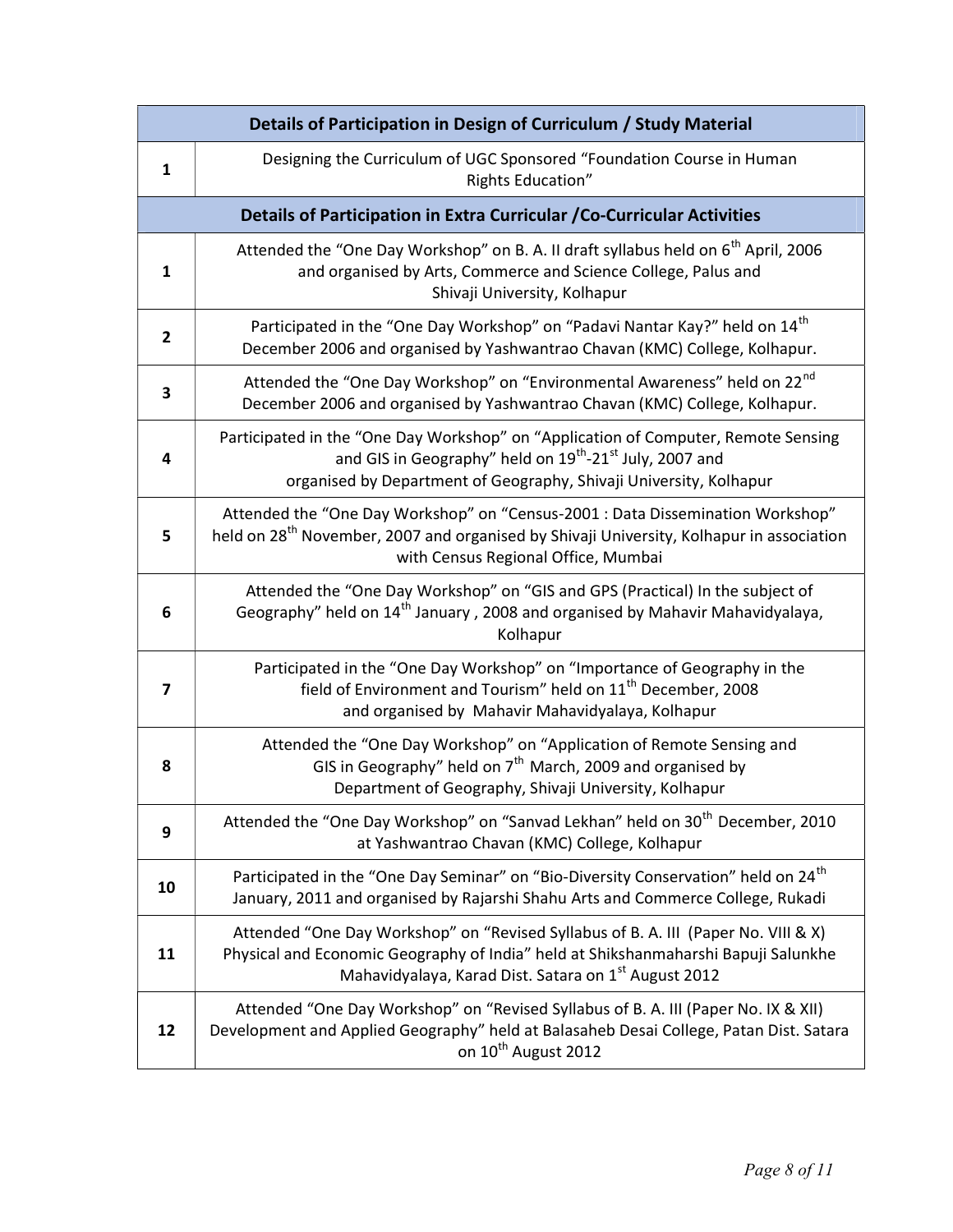| 13 | Attended "One Day Workshop" on "Revised Syllabus of B. A. III (Practical Paper No. XIII<br>& XIV) Map Work & Map Reading and Advance Techniques & Fieldwork in Geography"<br>held at Chhatrapati Shivaji College, Satara on 28 <sup>th</sup> August 2012           |
|----|--------------------------------------------------------------------------------------------------------------------------------------------------------------------------------------------------------------------------------------------------------------------|
| 14 | Participated in the "One Day National Seminar" on "Quality of Higher Education and<br>Kakadkar Report" Organised by Shivaji University Teachers' Association at Dr. V. T. Patil<br>Smrutibhavan, Kamala College Campus, Kolhapur on 2 <sup>nd</sup> September 2012 |
| 15 | Participated in the "One Day Workshop" on "API, PBAS and CAS Draft as per UGC<br>Guidelines" held at Karmaveer Bhaurao Patil College, Urun-Islampur, Tal. Walwa Dist.<br>Sangli on 3rd October 2012                                                                |
| 16 | Attended "One Day Workshop" on "Creation of Cartoon" organised by Karmaveer<br>Bhaurao Patil College, Islampur on 15 <sup>th</sup> February 2013                                                                                                                   |
| 17 | Participated in "One Day Workshop" on "Geographical Information System and<br>Global Positioning System" organised by Department of Geography, Karmaveer Bhaurao<br>Patil College, Islampur on 20 <sup>th</sup> February 2013                                      |
| 18 | Attended "One Day Workshop" on "Revised Syllabus of B. A. I (Paper No. I & II)<br>Geomorphology and Climatology" held at Venutai Chavan College, Karad, Dist.<br>Satara on 13 <sup>th</sup> August 2013                                                            |
| 19 | Participated in the "One Day National Seminar" on "Private Universities and Quality<br>of Higher Education" Organised by Shivaji University Teachers' Association (SUTA)<br>at Dr. Bapuji Salunkhe Smruti Sabhagruh, Kolhapur on 6 <sup>th</sup> October 2013      |
| 20 | Attended "Two Day National Seminar" on "Translation Studies" held at Yashwantrao<br>Chavan Arts & Commerce College, Islampur, Dist. Sangli on 17 <sup>h</sup> -18 <sup>th</sup> November 2013                                                                      |
| 21 | Participated in the "One Day State Level Training Programme" on "Human Rights<br>Importance, Need and Challenges" organised by Shri Vijaysinha Yadav Arts & Science<br>College, Peth Vadgaon, Dist. Kolhapur on 7 <sup>th</sup> February 2014                      |
| 22 | Attended "One Day Workshop" on "Revised Syllabus of B. A. II (Paper No. III & V) Soil<br>Geography and Oceanography" held at Sahakarbhushan S. K. Patil College, Kurundwad,<br>Dist. Kolhapur on 13 <sup>th</sup> August 2014                                      |
| 23 | Attended "One Day Workshop" on "Revised Syllabus of B. A. II (Paper No. IV & VI) Human<br>Geography and Agricultural Geography" held at Shakar Maharshi Shankarrao Mohite Patil<br>Mahavidyalaya, Rahimatpur on 21st August 2014                                   |
| 24 | Attended "One Day Workshop" on "Application of GIS, GPS and Remote Sensing in<br>Geography" held at Karmaveer Bhaurao Patil College, Islampur, Dist. Sangli on 14 <sup>th</sup><br>January 2015                                                                    |
| 25 | Attended "One Day Workshop" on "Examination Reforms" held at Smt. Kasturbai<br>Walchand Mahavidyalaya, Sangli on 5 <sup>th</sup> August 2015                                                                                                                       |
| 26 | Attended "One Day Workshop" on "Revised Syllabus of B. A. III (Paper No. VIII & XI)<br>Geography" held at Balasaheb Desai College, Patan, Dist. Satara on 12 <sup>th</sup> August 2015                                                                             |
| 27 | Attended "One Day Workshop" on "Revised Syllabus of B. A. III Geography - Paper No. XIII<br>& XIV (Practical Paper I & II)" held at Chhatrapati Shivaji College, Satara on 20 <sup>st</sup> August 2015                                                            |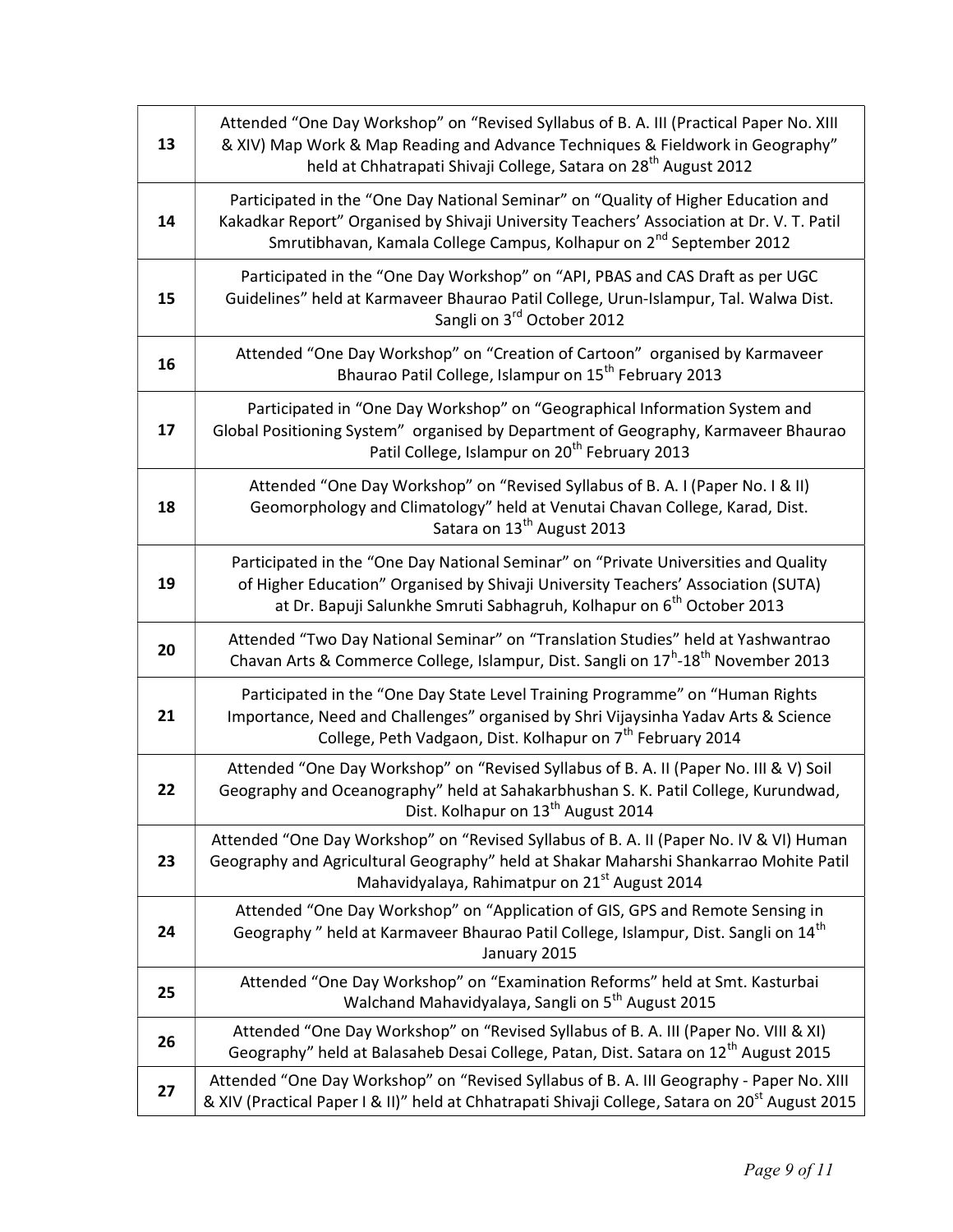| 28           | Attended "One Day Workshop" on "Revised Syllabus of B. A. III (Paper No. IX & XI)<br>Geography" held at Raja Shripatrao Bhagwantrao Mahavidyalaya, Aundh, Dist.<br>Satara on 21 <sup>st</sup> August 2015                                     |
|--------------|-----------------------------------------------------------------------------------------------------------------------------------------------------------------------------------------------------------------------------------------------|
| 29           | Attended "One Day Workshop" on "The Maharashtra Public University Act - 2016"<br>Organised by Shivaji University Teachers' Association (SUTA) at Balwant College, Vita<br>on 5 <sup>th</sup> February 2017                                    |
| 30           | Attended "One Day State Level Seminar" on "The Revised Process of Assessment &<br>Accreditation " Organised by D. D. Shinde Sarkar College, Kolhapur on 9 <sup>th</sup> Sept. 2017                                                            |
| 31           | Attended "Lead College Workshop" on "Vedh Akashacha - Sky to Space" Organised<br>by KBP College, Islampur on 17 <sup>th</sup> January 2018                                                                                                    |
| 32           | Attended "One Day Workshop" on "Examination Reforms in Higher Education : Paper<br>Setting & Evaluation" Organised by Mohanrao Patangrao Patil Mahavidyalaya,<br>Borgaon on 22 <sup>nd</sup> January 2018                                     |
| 33           | Attended "One Day Workshop" on "Revised API System" Organised by Shivaji University<br>Teachers' Association (SUTA) on 13 <sup>th</sup> February 2018                                                                                         |
| 34           | Attended "One Day National Conference" on "Recent Trends and Philosophies in Tourism :<br>The Potential in Indian Continent" Organised Jaysingpur College, Jaysingpur, Tal. Shirol,<br>Dist. Kolhapur on dated 19 <sup>th</sup> January, 2019 |
| 35           | Attended "One Day Workshop" on "Revised Syllabus of B. A./ B. Sc. Part I (DSE -1 and<br>DSE-2) Geography" held at Yashwantrao Chavan Warana Mahavidyalaya, Warananagar<br>on 14 <sup>st</sup> August 2018                                     |
| 36           | Attended "One Day Teacher Training Workshop" on "New Changed Syllabus of B.A.<br>Part II (Paper III Soil Geography and Paper V Oceonography)" held at Dr. Patangrao<br>Kadam Mahavidyalaya, Sangli on 9 <sup>st</sup> September, 2019         |
| 37           | Attended "One Day Workshop" on "Revised Syllabus of B. A. Part II (Paper IV Resource<br>Geography and Paper VI Agricultural Geography)" held at D. P. Bhosale College,<br>Koregaon on 4 <sup>st</sup> September 2019                          |
| 38           | Examiner of Mono Acting in Rangmanch Avkshar Competition organised by Marathi<br>Language Department, Government of Maharashtra                                                                                                               |
|              | <b>Details of Organization of Conferences/ Workshops</b>                                                                                                                                                                                      |
| $\mathbf{1}$ | Organised an UGC Sponsored National Seminar on "Promotion of Ethics and Human<br>Values" on 14 <sup>th</sup> March, 2015                                                                                                                      |
|              | Membership in profession related committees                                                                                                                                                                                                   |
| 1            | Membership: Shivaji University College Teachers' Association                                                                                                                                                                                  |
| $\mathbf{2}$ | Membership - Shivaji University Teachers Association                                                                                                                                                                                          |
| 3            | Membership - Maharashtra Bhugolshastra Parishad                                                                                                                                                                                               |
| 4            | Secretary, SKY Foundation, Kolhapur                                                                                                                                                                                                           |